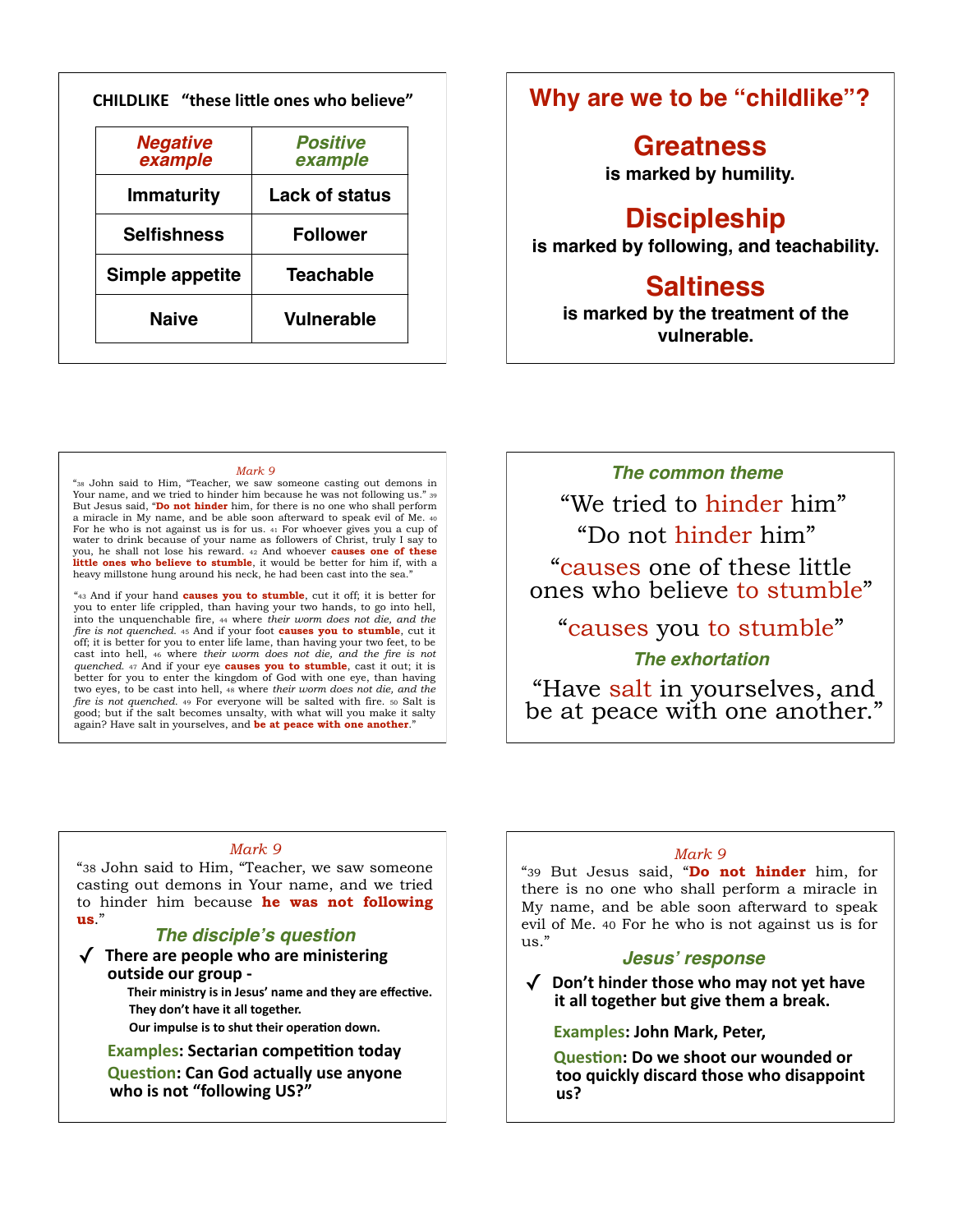#### *Mark 9*

"41 For whoever gives you a cup of water to drink because of your name as followers of Christ, truly I say to you, **he shall not lose his reward**."

#### *Jesus***'** *response*

 $\sqrt{\phantom{a}}$  At the final judgment there will be some who will be unexpectedly rewarded. Matt.25:34-40

**Question: Have we disqualified ourselves** and others long before God has?

#### *Mark 9*

"42 And whoever **causes one of these little ones who believe to stumble**, it would be better for him if, with a heavy millstone hung around his neck, he had been cast into the sea."

#### *Jesus***'** *response*

√ We are better off dead if we hinder the weak and immature among us.

**Question: Has our lack of graciousness hindered the spiritual life of some one** around us?

#### To "stumble" is translated "fall away" in **Mark 4:17**

"they have no firm root in themselves, but are only temporary; then, when affliction or persecution arises because of the word, immediately they fall away."

#### **Note the Apostles' sensitivity.**

*Galatians 4:19* "My children, with whom I am again in labor until Christ is formed in you" *1 John 2:1* "My children, I am writing these things to you so that you do not sin."

# **Who are the spiritually /,-0'&%1-'**

*Example #1 vs.38-41*

```
Example #2
```
*vs.42*

*The immature who minister in Jesus***'** *name*

*The weaker brother who can easily stumble*



"1 Now we who are strong ought to bear the weaknesses of those without strength and not just please ourselves. 2 Let each of us please his neighbor for his good, to his edification."

**✓ The strong take on the needs of the weak - One gives up his freedom in order to be salt protecting and preserving the other.**

**Question: Do we judge others in terms of our own strengths and preferences?**